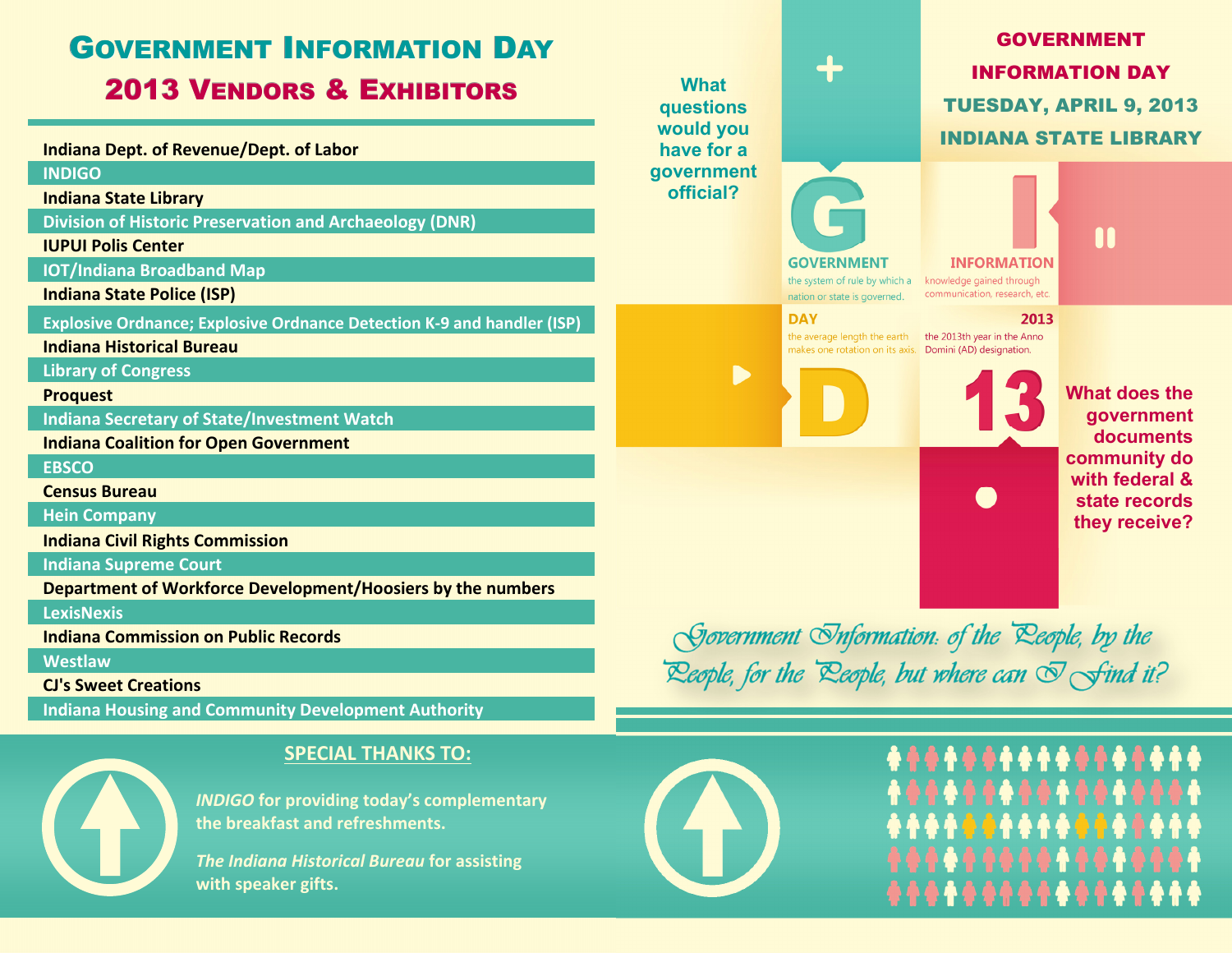### Welcome to Sjovernment Onformation Day

#### Dear Colleagues:

Thank you for joining us this afternoon for Indiana's inaugural Government Information Day at the Indiana State Library. Librarians & information professionals provide the crucial link between information and communities we serve as well as <sup>a</sup> vital role inacquisition, organization, dissemination, and preservation of information, particularly government information. Today, we join to celebrate and educate



on the crucial role we as information professionals accomplish daily in the dissemination and provision of vital government documents.

Your participation in Government Information Day is <sup>a</sup> great way to share your online services and promote public access to government information via government agencies, libraries, and local data centers. This is a unique opportunity to share ideas and network with professionals who serve Hoosiers in hundreds of communities throughout the state and Americans across the nation.

I welcome all of today's attendees and thank our incredible lineup of presenters. I hope you find your stay in Indianapolis enjoyable and look forward to meeting the many unheralded professionals that make the universal decimation of government information an invaluable service for all citizens.

Sincerely Yours,

Broker

Roberta L. Brooker State Librarian of Indiana

## SPEAKER BIOGRAPHIES

#### **Jackie Nytes**

Jackie Nytes returned to the Indianapolis Public Library in 2012 to be the new Chief Executive Officer. She also served the Library from 1988 until 2003 as the CFO and the Associate Director for Management Services. During her time away, Jackie served the State as the President of the Indiana Economic Development Council and the City as the Executive Director of the Mapleton Fall Creek Development Corporation. Twelve years on the Indianapolis City County Council has given Jackie <sup>a</sup> unique perspective on the role of the Library in our community. Ms. Nytes also serves on the Boards of the Indianapolis Symphony Orchestra, the International Center of Indiana, and Citizens Energy Trust.

#### **Paul Reyes**

Paul Reyes began his career at the U.S. Census Bureau after <sup>a</sup> brief career as an elementary school math and science teacher in Houston, Texas. He first developed education materials for the U.S. Census Bureau's Census In Schools Program that promoted the 2010 Census and Census Bureau products. His professional journey at the U.S. Census Bureau has brought him to the Governments Division where works in the Outreach and Education Branch raising awareness about the statistics available about state and local governments.

#### **Carol Rogers**

Carol Rogers is Deputy Director and CIO of the Indiana Business Research Center. She is also adjunct faculty in the School of Journalism at IUPUI, sits on the boards of the national Association of University Business and Economic Research and the Indiana Geographic Information Council, and is the Governor's Census Liaison. Rogers is executive editor for the *Indiana Business Review* (a quarterly publication) and *InContext* (a bi-monthly e-zine devoted to intelligence about the workforce and economy).

#### **Phil Worrall**

Phil Worrall is the Executive Director of the Indiana Geographic Information Council (IGIC). IGIC is <sup>a</sup> 501c3 non‐profit organization with <sup>a</sup> 30‐member board of directors and general membership of over 300 GIS professionals. As Executive Director, Phil leads IGIC's efforts in the statewide coordination of Indiana GIS through dissemination of data and data products, education and outreach, adoption of standards, building partnerships, and the IndianaMap. Phil has over 35 years of private industry experience working in the mapping sciences.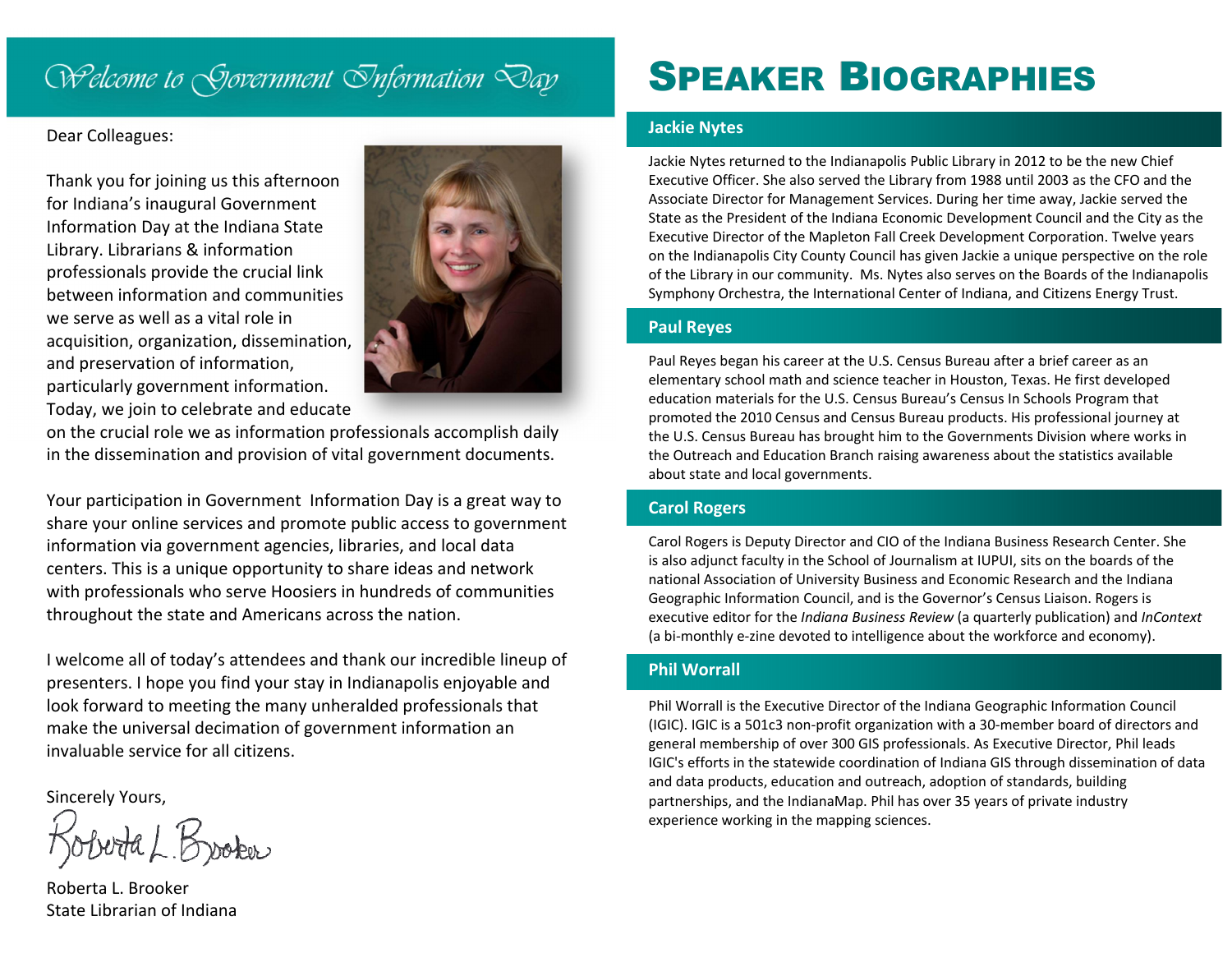## SPEAKER BIOGRAPHIES

#### **Stephen M. Hayes**

Stephen M. Hayes is Director of the Thomas Mahaffey, Jr. Business Information Center at the University of Notre Dame's Hesburgh Libraries. He is <sup>a</sup> strong advocate for connecting students and faculty with government information. Steve has twice served on the Depository Library Council to the Public Printer of the United States and continues to review and comment on legislation and regulation for the American Library Association. He taught formal courses in government and business information to library students and more recently business information courses to business students through the Mendoza College of Business.

#### **Steve Laue**

Steve Laue is an Information Services Specialist at the U.S. Census Bureau's Chicago Regional Office. He is also the primary Census liaison to state and regional government agencies within the Chicago Census region. In his twenty plus years with the Census Bureau, Steve has supervised more than 25 local Special Censuses and provided training and technical assistance to local governments participating in several geographic mapping and address review partnership programs in preparation for the 2010 Census. He has also worked as <sup>a</sup> demographic/economic consultant serving both public and private sector clients.

#### **Connie Lawson**

Connie Lawson serves as Indiana's 61st Secretary of State. Prior to serving as Secretary of State, Lawson served in the Indiana Senate for sixteen years and as Clerk of the Hendricks County Circuit Court for eight years. During her term as <sup>a</sup> state senator, Law‐ son chaired the Local Government and Elections Committees and the Joint Rules Com‐ mittee. In 2012 she received the Mental Health America of Indiana's Lifetime Achieve‐ ment Award and the Indiana Association of Rehabilitation Facilities' Career Recognition Award for her efforts to help raise awareness and improve the lives of disabled Hoosiers.

#### **Lou Malcomb**

Lou Malcomb has enjoyed working with government information for more than thirty‐ five years. She currently serves as Head of Government Information, Maps, and Microforms and as the Geosciences Librarian at Indiana University Bloomington, specializing in U.S. and Indiana documents. In 2009, she received the Documents to the People Award from ALA's Government Documents Roundtable. She was one of the founding members of INDIGO. Her primary interest is assisting researchers in locating government information sources but has published articles on Popular Names of U.S. Government Reports, Historical information in scientific geologic reports, and Indiana documents including local/municipal publications.

## GID13 SCHEDULE

#### **9:00 AM – 9:30 AM**

| Registration                           | <b>Great Hall</b>             |
|----------------------------------------|-------------------------------|
| <b>Information Tables</b>              | <b>Great Hall</b>             |
| <b>Poster Sessions</b>                 | <b>Indiana Authors' Room</b>  |
| Coffee & pastries, sponsored by INDIGO | <b>History Reference Room</b> |

#### **9:30 AM – 9:45 AM**

**Welcome Address: History Reference Room** *Roberta Brooker, State Librarian and Director*, Indiana State Library

#### **9:45 AM – 10:40 AM**

**Keynote Address History Reference Room** *Tony Fargo, Associate Professor and Director*, Center for International Media Law and Policy Studies, Indiana University ‐ Bloomington,

#### **10:45 AM – 11:15 AM**

**Session**

**1 History Reference Room**

*Connie Lawson, Indiana Secretary of State*

#### **11:30 AM – NOON**

#### **Session**

**2: History Reference Room**

*Social Media and Government Information; How do we use contemporary tools in the delivery of government information? Paula Freund, Press Secretary*, Office of Mayor Greg Ballard

#### **NOON – 1:00 PM**

#### **Lunch:**

Catered box lunches are available for purchase at the Indiana State Library. There are also many restaurants within walking distance.